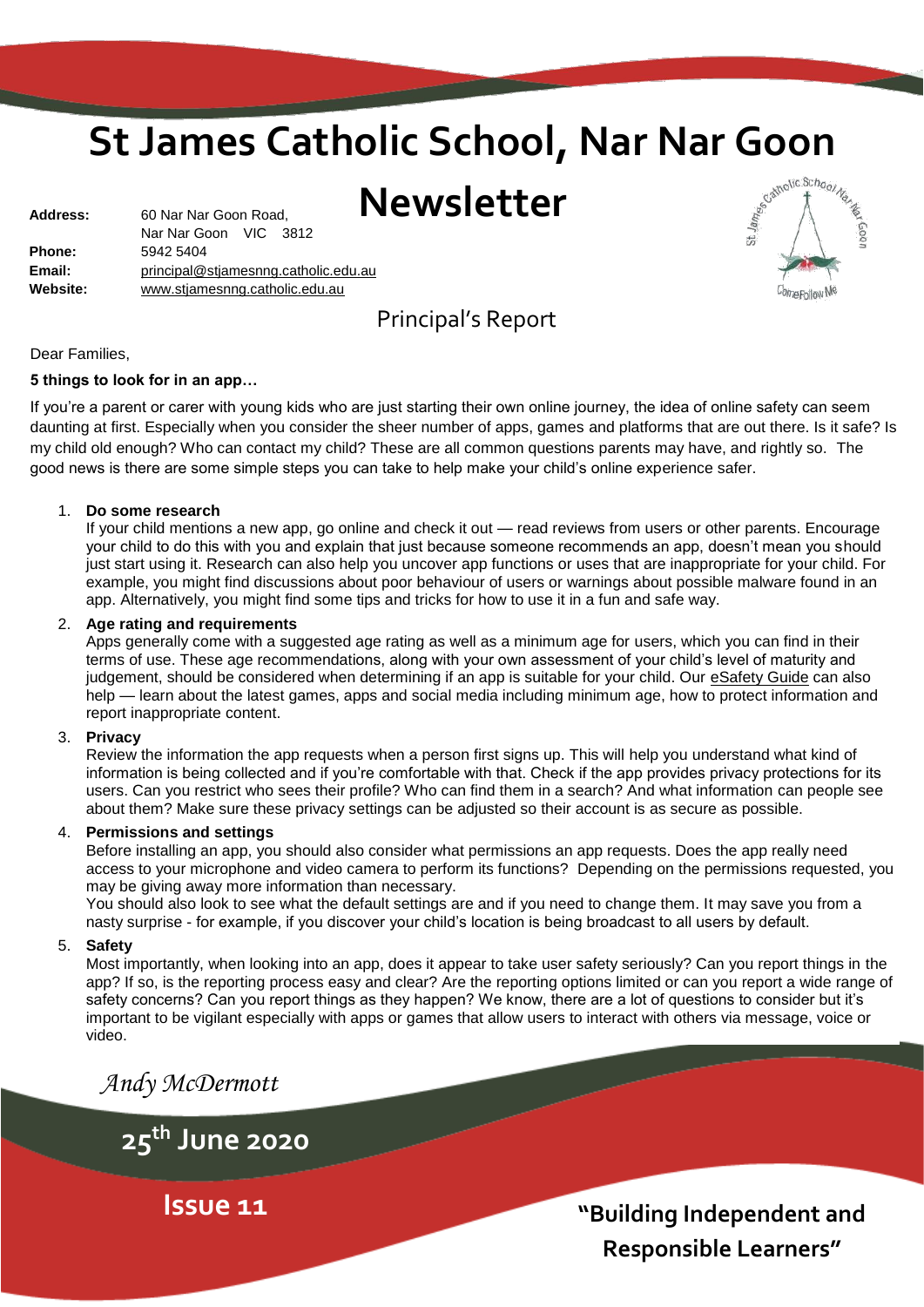# **Principal's Report Continued**

When it comes to online safety, eSafety is here to help support parents and carers and ensure that together, we keep children safer online.

More advice and information is available at [eSafety parents.](https://www.esafety.gov.au/parents)

*By the Cyberbullying and Cyber Abuse Team at eSafetyCommissioner*

The above article comes from the eSafety Commissioner [website,](https://www.esafety.gov.au/parents) which I've promoted in the newsletter numerous times. This advice must also be paired up with our support offered through our 1:1 Learning Tool Agreement that we have for all students who work with an iPad at school.

### **Reports**

You will have received your hard copy of the government mandated section of the report on Tuesday. Be sure to look out for the Seesaw posts that teachers provide also. Just a reminder that Seesaw compliments the assessment 'package' and should be considered when we talk about your child's report.

# **P&F – Fundraising to good use**

During this very topsy-turvy term, we have been able to put a lot of the fabulous P&F funds to good use, to purchase some much-needed items for the school.

The new picnic tables, positioned next to the blue netball court on the north side of the school have been very popular with the students for eating time and play. They are made with a very tough and dense recycled plastic, making them a very robust furniture fixture for St James.

Our school had some very old and worn out goal post pads that were in desperate need of a replacement. Footy goal posts and basketball/netball posts in schools all need to be safely padded in case of collisions and associated head injuries. We were very happy to install some nice new ones that fit properly and stay put. Other PE equipment has also been purchased recently that keeps our class sets of balls etc.

The teachers are in the midst of purchasing a new collection of levelled reading material for classrooms. Whilst there is an abundance of online reading material, and this is used often, we still believe in using good old fashion paper books to complement our reading resources in the school.

We were able to purchase these items thanks to all of our families who support the P&F initiatives and special events. It has been a long while since we were able to engage in P&F events and fundraisers, due to the restrictions currently in place. I thought it would be a good idea to express our gratitude and update you on the recent purchases.

Thank you!

### **Baby News!**

Congratulations to Erin and Cam Bolton on the arrival of Henry Carter Bolton on the 15<sup>th</sup> June. He was a little early, but the new parents are overjoyed and the family are doing well. Thank you for all the well wishes.

# **St James Prayer**

Lord our Guiding Light, Let us follow in the footsteps of St James with shell in hand May the Spirit guide us to show love, peace and forgiveness Come follow me Help us to strive to do our best in all the learning we do We pray for wisdom with God's creation to care for all living things Come follow me

Help us to be a friend, like St James was to Jesus Bless our families, friends and community Guide our community to nurture and grow in faith Come follow me

Amen

# **Advisory Committee**

Committee members for 2020 are:

### **Executive Officials:**

Andrew McDermott and Fr Peter Kooloos

**Chairperson:** Gehan Dedigama

### **Board Members:**

| Ryan Lawlor<br>Justine Langley<br>Steph Katta | <b>Tory Parker (Secretary)</b><br>Liz Cunningham |  |
|-----------------------------------------------|--------------------------------------------------|--|
| <b>Parents and Friends</b>                    |                                                  |  |
| Committee Members for 2020 are:               |                                                  |  |
| President                                     | Meagan Rogers                                    |  |
| Secretary                                     | Karen Lawlor                                     |  |
| Treasurer                                     | Emma Spoard                                      |  |
| Monday Lunches                                | Donna Reilly                                     |  |
| <b>Advisory Committee</b><br>Representative   | Justine Langley                                  |  |

### **Student Absences**

To avoid students having UNEXPLAINED ABSENCES, Parents/Guardians are reminded to inform the School by 9.30am via Email – **office@stjamesnng.catholic.edu.au** OR Phone – 5942 5404.

Please provide the student's name, date and reason for absence.

### **Late Arrivals / Early Departures**

If you are dropping your child off late (after the bell has gone) or collecting him/her early you must visit the office and fill in the Sign In / Sign Out Register. Office staff will take your child through to their class at an appropriate time to ensure minimal disruption is made to the classrooms.

# **Term Two School Closure Days**

2 **Friday 26th June 2020** will be a school closure day; staff will be involved in preparing Term Three curriculum. Last day of term two will be **Thursday 25th June 2020**, with a 3:30pm finish.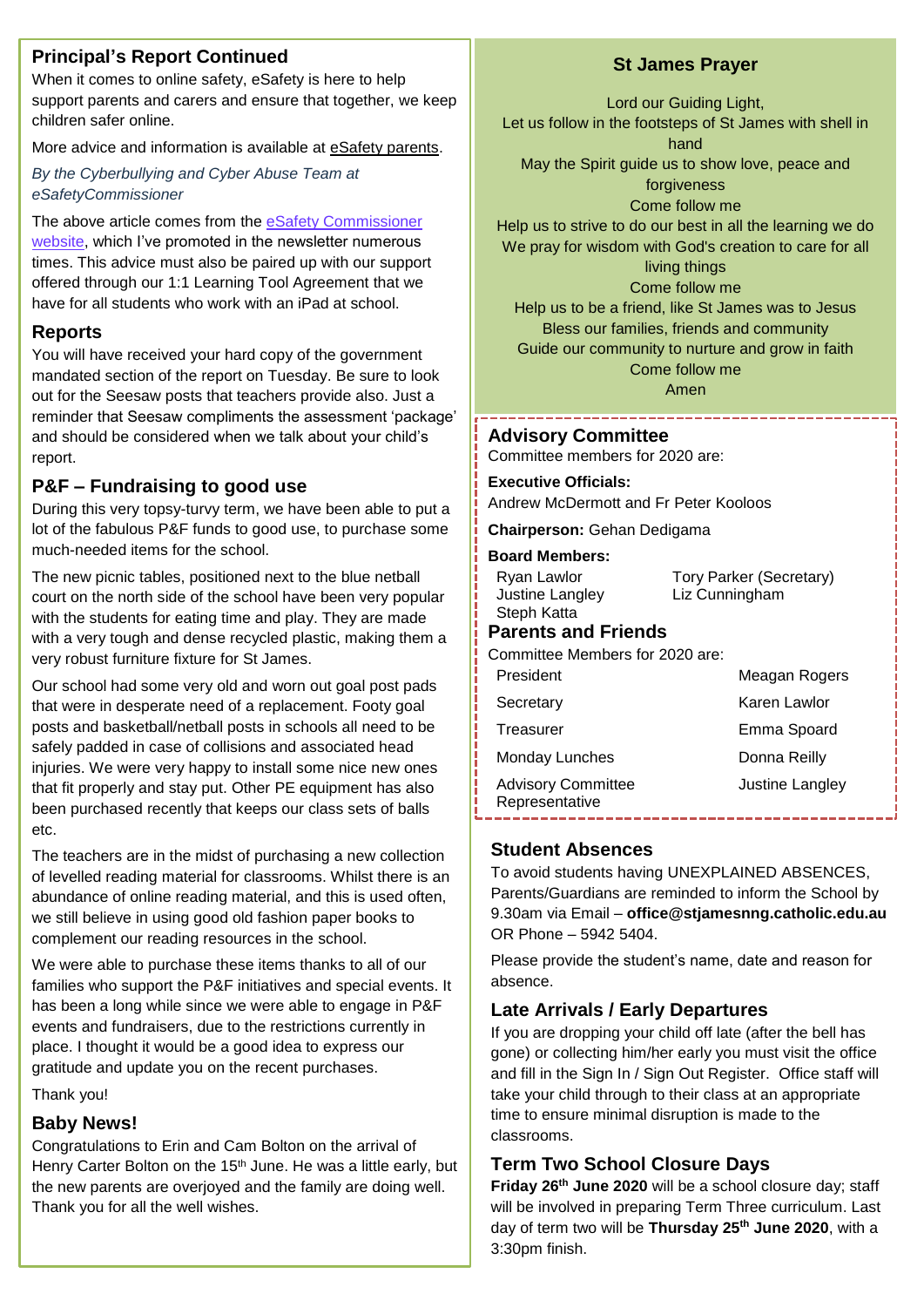# **Child Friendly Child Safe Policy**

Behind the scenes, school policies are reviewed and updated regularly as part of our requirements as an educational institute. One of these policies is the Child Safety policy. When this policy is updated, we engage our student leadership group to turn the policy into one that is easily understood by students. The Child-friendly version of the child safety policy is worded in a way that can be understood by our students. It makes it clear the schools' commitment to being a safe place for them to work and participate. Our student leadership group sat down with a member of school leadership and reviewed the document, recommended some amendments, brought those amendments to the principal, who then ratified the changes to the document. Well done to our Year 6 student leaders for being active participants in this very important process. Below you can see one of our leaders' reflections.

We checked the child safe policy to make sure it was ok and if it needed any more changes. The leaders of St James catholic school sat down with Mr. Balzary and read over the policy. We noted that there were some things that we had to change like outdated policy rules and anything that did not make sense. Once we did, we read over it once more. Everything was easier to read once we changed it. We then gave the sheet to Mr. Mac and checked it with him.

By Jack L



# **NCCD Data Collection**

Every year schools must now complete the Nationally Consistent Collection of Data on School Students with Disability (NCCD). It counts the number of students who receive additional adjustments or "help" at school because of a disability. The NCCD helps governments plan for the needs of students with disability. For further detail relating to the NCCD, see the attachment in today's newsletter.

# **Nar Nar Goon Takeaway Lunch Orders**

We will recommence our Wednesday and Friday lunch orders from the Nar Nar Goon Takeaway shop week one of term three. The first day for this will be on Wednesday 15<sup>th</sup> July, the menu is attached to this newsletter, and it is available on our website.

# **Assembly Awards**

| <b>Monday 15th June</b>                                                                                                                                                                                                                                          | Monday 22 <sup>nd</sup> June                                                                                                                                                                                                                                                                                                                                                                                          |  |  |  |
|------------------------------------------------------------------------------------------------------------------------------------------------------------------------------------------------------------------------------------------------------------------|-----------------------------------------------------------------------------------------------------------------------------------------------------------------------------------------------------------------------------------------------------------------------------------------------------------------------------------------------------------------------------------------------------------------------|--|--|--|
| <b>Foundation/One KH</b><br>Harper – super job sounding out words when writing<br>Amelia – fantastic job giving her partner simple                                                                                                                               | <b>Foundation/One KH</b><br>Maggie – working hard to improve her letter formation<br>Arthur – working hard to improve his letter formation                                                                                                                                                                                                                                                                            |  |  |  |
| instructions!<br><b>Foundation/One LK</b><br>Kobie $P -$ always lending a helping hand<br>Rydah – being a good friend to others                                                                                                                                  | <b>Foundation/One LK</b><br>Bailee – encouraging her friends to do well<br>Anya – encouraging her friends to make good choices<br>Year Two/Three GB<br>Liam – his efforts to develop greater fluency and<br>comprehension skills in reading<br>Riley – his efforts to develop greater fluency and<br>comprehension skills in reading<br>Imelda – her efforts and determination to understand<br>mathematical concepts |  |  |  |
| Year Two/Three GB<br>Harry – a dynamite job with location and mapping tasks<br>Chloe K – fantastic improvement in reading<br>Amayah – showing great responsibility in the classroom<br>Year Two/Three JK<br>Seb – terrific improvements between his pre and post |                                                                                                                                                                                                                                                                                                                                                                                                                       |  |  |  |
| spelling tests<br>Xavier – excellent work in location and mapping                                                                                                                                                                                                | Year Two/Three JK<br>Jordan – excellent work in religion with the Ten<br>Commandments<br>Scarlett – using an amazing amount of expression when<br>reading                                                                                                                                                                                                                                                             |  |  |  |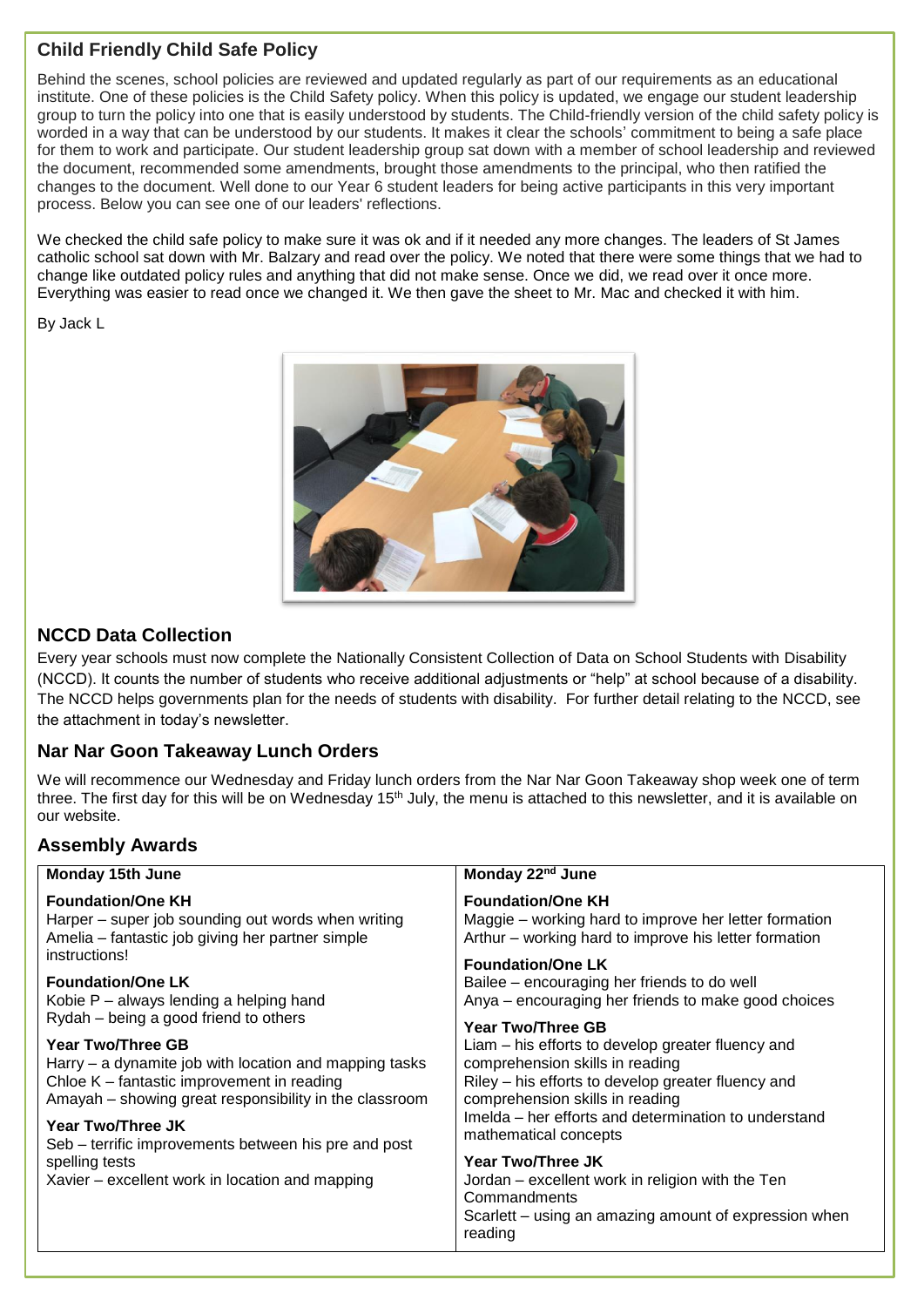# **Foundation & Year One News**

Foundation and Year 1 students have been learning lots of new things! In Maths, students have been learning about giving clear instructions to partners and have begun exploring measurement. Students have also been using the Chromebooks to research animals.

- I enjoyed researching Meerkats on the Chromebook. Meerkats have spots around their eyes. -Pippa
- I enjoyed researching Tigers. A fact is that their two front teeth are bigger than a person's finger. -Lachlan
- $\bullet$  I liked researching Lizards. Some chameleons can change into beautiful colours. -Travis
- I enjoyed the Alphabet dot to dot for morning activities. -Georgia
- I enjoyed researching Meerkats. A group of Meerkat is called a mob. -Amelia
- I enjoyed learning about Quolls. They have sharp claws to climb trees. Finn
- I enjoyed learning about Tigers. They eat deer and wild pigs. -Harvey
- I enjoyed comparing the length of two objects. -Bailee
- I really enjoyed learning about giving clear instructions. -Aislin
- I enjoyed getting in order from tallest to shortest. -Raiden
- I enjoyed creating our community maps. -Sophie

### **Two/Three GB News**

We've had a really crazy term! It started off with remote learning. It was pretty hard to start off with but once we got to know it a little more, we got the hang of it. Some of us found it fun because you got to have a hot chocolate to start the day, do whatever we liked at lunchtime, you could finish your work early and you could stay in your pyjamas all day. If we had a Google Meet though, we did at least put a jumper on! Some of us even had our pets help us with our work, even if our parents said we couldn't! We really liked spending some extra time with our family while we were learning. It didn't matter where we were, we could still complete our learning.

Some of us were a little bit nervous to head back to school after 6 weeks of remote learning. We wondered if our friends would still be our friends. Some of us were super excited to be back because we could get more help and we would be able to see our friends each day not just through a screen. We quickly worked out there was nothing to worry about. Everyone settled in very well. On the first week back we had nobody away for the whole week. Maybe we missed school so much we didn't want to stay away. We remembered the expectations of the classroom and got straight back into our routines. This made it so much easier. We remembered the importance of being respectful, responsible and safe. Because we have been working so hard, we have had time at the end of most days to enjoy a small game.

We want to thank our parents and guardians for helping us through all of remote learning. We want to say thank you to our parents and guardians for helping us with our learning, because it sometimes wasn't easy to understand the learning from the video lessons. We also want to thank our families for supporting us through these interesting times. - The students of 2/3GB

From a teachers perspective, I could not be prouder of how the students of 2/3GB have worked throughout the term. Whether it be in the remote learning environment or in the classroom, the effort and quality of work produced has been fantastic. The return to school has seen the students dedicate themselves to getting the best out of themselves, taking great pride in what they and others achieve. Great job team. I am incredibly proud of you all. - Mr Balzary

### **Two/Three JK News**

We have been writing using picture prompts in class. Here are two of our stories.

Mysterious Castle.

Cinderella was shocked! She saw a mysterious castle. She knocked on the door and said, "Hello?" and she ... (dun dun duh!)

Grace U.

The day we merged.

One day there was an owl and a bee they were playing 'Hide and Seek'. Owl was counting.

"Bee, Bee. Mum have you seen Bee?" said Owl "Yes I think she's in the science room Honey." replied Mum. Owl ran to the science room. Bee knocked a machine. "Too easy Bee." said Owl. "No fair, you asked mum." complained Bee. Then Owl froze and Bee disappeared.

Matilda M.